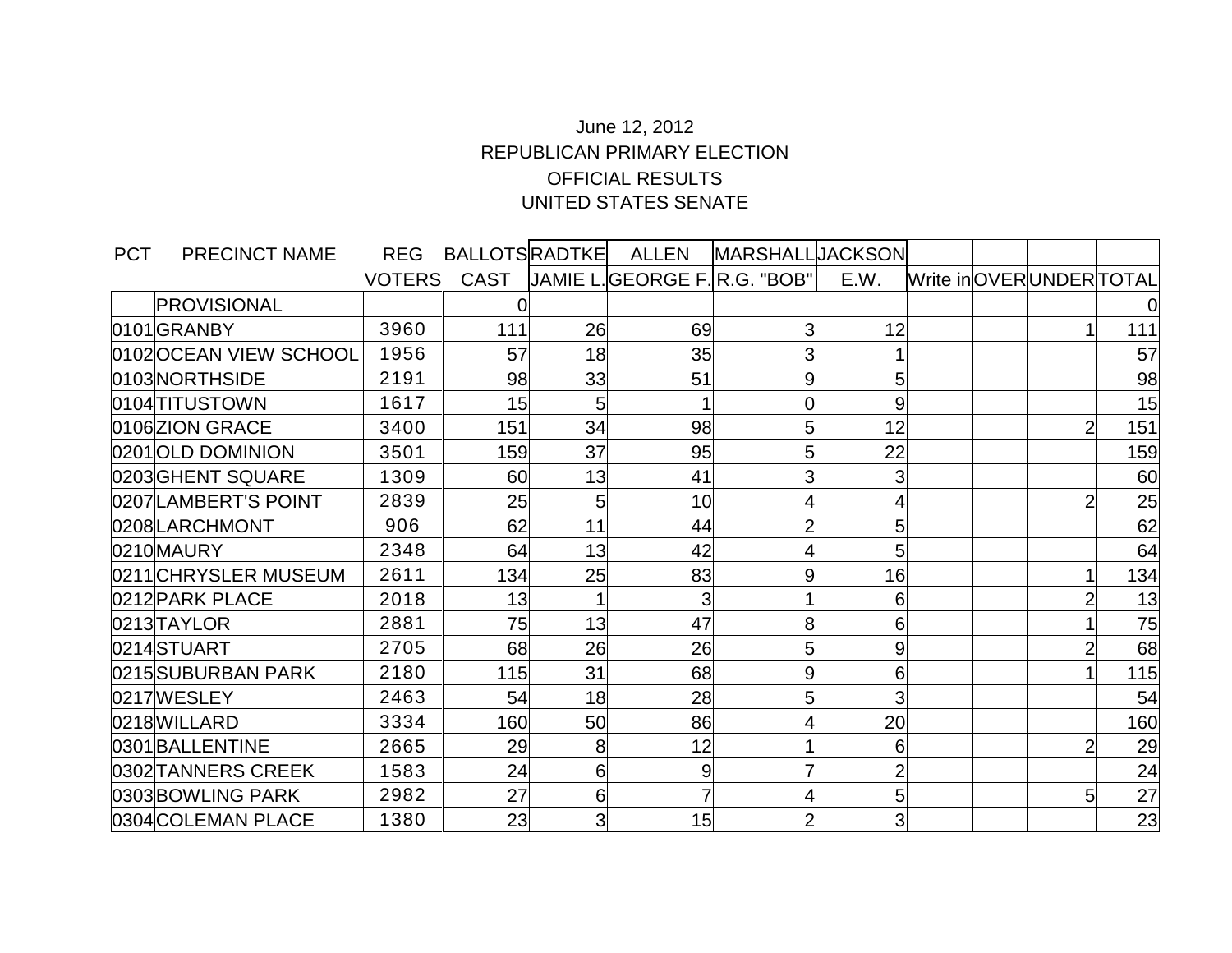| 0305LAFAYETTE-WINONA     | 2024 | 17             | 3              | 10             | 0              | 4  |  |                | 17  |
|--------------------------|------|----------------|----------------|----------------|----------------|----|--|----------------|-----|
| 0306LINDENWOOD           | 1664 | 12             | 4              | 5              |                |    |  |                | 12  |
| 0309NORVIEW              | 4487 | 62             | 15             | 24             | 3              | 15 |  | 5              | 62  |
| 0310ROSEMONT             | 3877 | 30             | 6              | 7              | 3              | 9  |  | 5              | 30  |
| 0311SHERWOOD             | 4213 | 105            | 28             | 62             | 5              | 9  |  |                | 105 |
| 0313 UNION CHAPEL        | 1282 | 8              | $\overline{2}$ |                |                | 3  |  |                | 8   |
| 0402BERKLEY              | 1973 | 27             | 3              | 8              | 3              | 12 |  |                | 27  |
| 0403BRAMBLETON           | 1245 | $\overline{3}$ |                | 0              |                |    |  |                | 3   |
| l0404lCAMPOSTELLA        | 2298 | 26             | 5              |                |                | 10 |  | 3              | 26  |
| 0405CHESTERFIELD         | 2193 | 15             | 3              | 6              |                |    |  |                | 15  |
| 0406 BARRON BLACK        | 1766 | 82             | 13             | 56             | 7              |    |  | 2              | 82  |
| 0408EASTON               | 2615 | 100            | 30             | 57             | 4              | 9  |  |                | 100 |
| 0409 FAIRLAWN            | 2029 | 76             | 10             | 50             | 9              | 6  |  |                | 76  |
| 0411 HUNTON Y            | 932  |                | $\mathbf 0$    | $\overline{0}$ | 0              |    |  |                |     |
| 0412 INGLESIDE           | 2166 | 34             |                | 12             |                | 13 |  |                | 34  |
| 0413 POPLAR HALLS        | 3168 | 58             | 15             | 30             | $\overline{c}$ | 10 |  |                | 58  |
| 0414 YOUNG PARK          | 2811 | 14             |                | 4              |                | 6  |  | 2              | 14  |
| 0415 UNITED WAY          | 2380 | 48             | 17             | 28             | $\overline{c}$ |    |  |                | 48  |
| 0501BAYVIEW              | 3214 | 120            | 46             | 64             |                |    |  | $\overline{2}$ | 120 |
| 0503 EAST OCEAN VIEW     | 3051 | 86             | 18             | 58             | 3              |    |  |                | 86  |
| 0504LARRYMORE            | 2423 | 109            | 25             | 73             | 4              |    |  |                | 109 |
| 0505LITTLE CREEK         | 1746 | 68             | 15             | 51             |                | 0  |  |                | 68  |
| 0506OCEAN VIEW CENTER    | 3843 | 87             | 23             | 52             | 4              |    |  |                | 87  |
| l0507 PRETLOW            | 2852 | 122            | 23             | 76             | 14             | 8  |  |                | 122 |
| 0509TARRALLTON           | 2778 | 154            | 30             | 114            |                | 6  |  |                | 154 |
| 0510THIRD PRESBYTERIAN   | 2839 | 155            | 43             | 98             | 7              | 6  |  |                | 155 |
| 0511 CROSSROADS          | 2781 | 123            | 57             | 48             | 7              | 10 |  |                | 123 |
| 0512 AZALEA GARDENS      | 1512 | 73             | 19             | 47             |                | 3  |  |                | 73  |
| <b>ABSENTEE PRECINCT</b> |      | 77             | 11             | 42             | 14             | 10 |  |                | 77  |